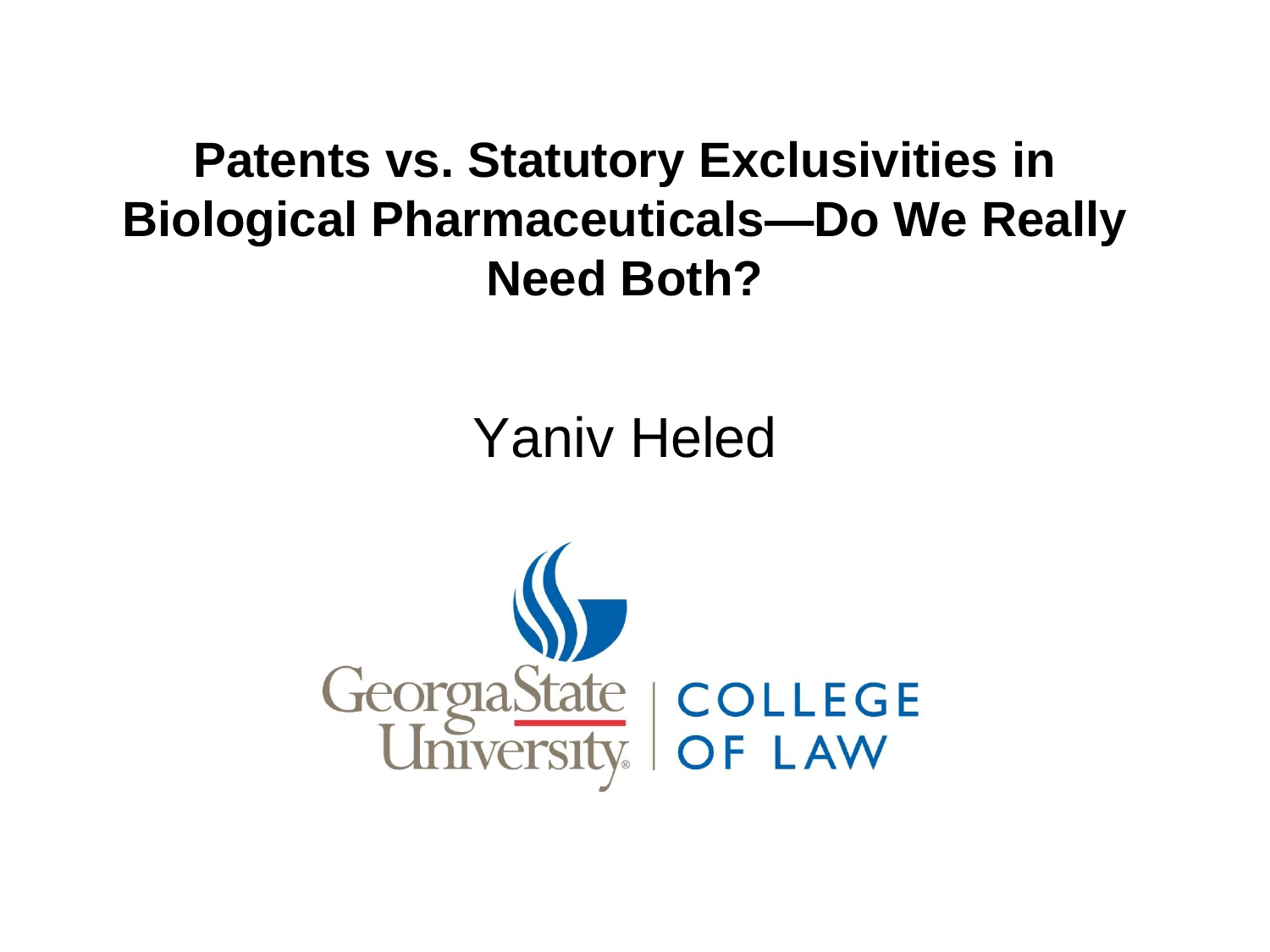# **Some Terminology**

## **Biologics**

- **Large/heavy**
- **Made by living organisms**
- **Complicated structure**
- **Difficult to imitate**



# **Small Molecule Drugs**

- **Small**
- **Chemically synthesized**
- **Relatively simple**
- **Easily reproducible**

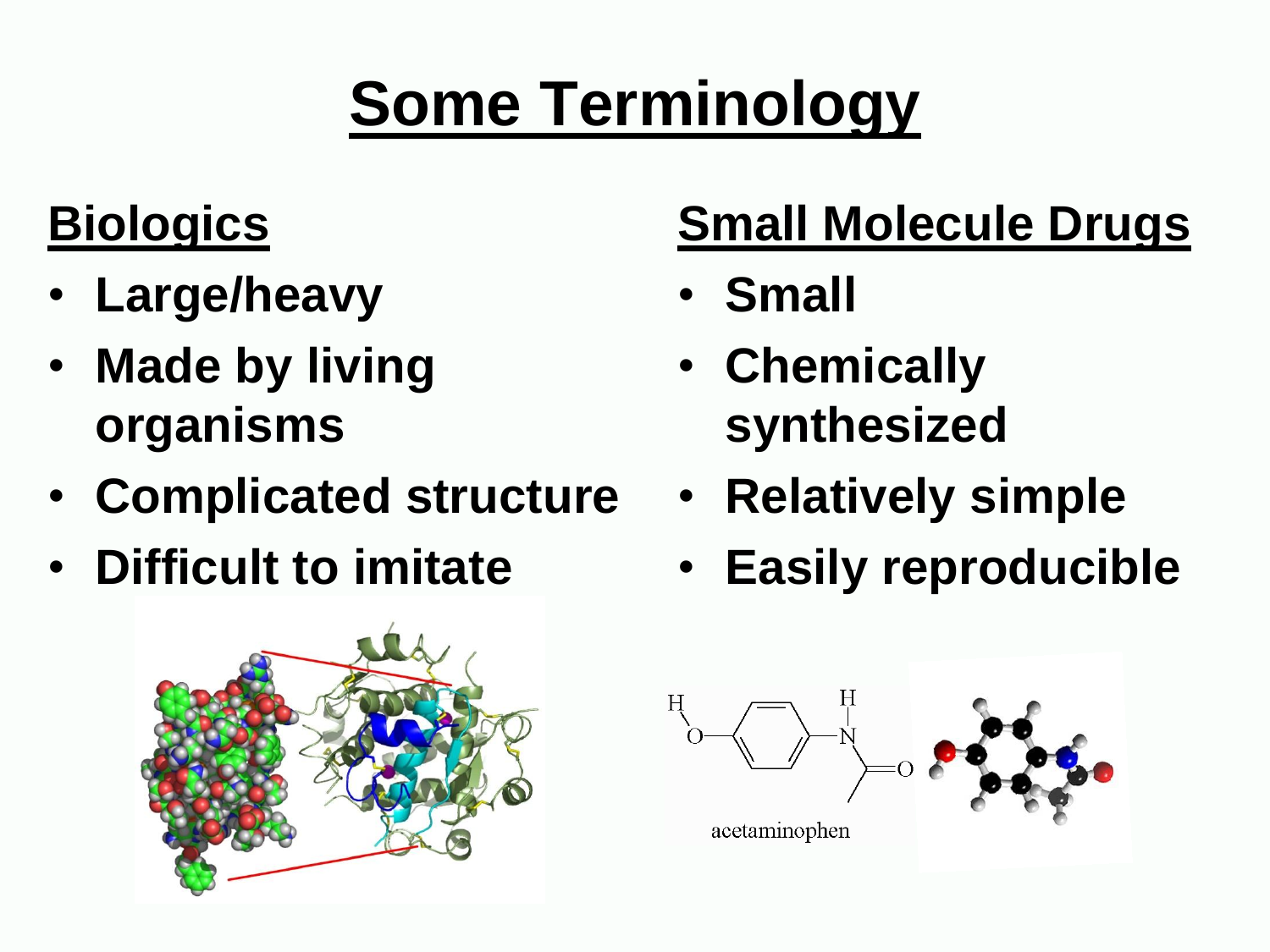# **Some More Terminology**

- Primary patents: cover the biological product as originally approved by the FDA (usually the active ingredient, methods of making same and the first tested methods of use)
- Secondary patents: later formulations and methods of use
- Statutory exclusivities:

Exclusivities in a product that are the result of legislative bars involving the underlying technology; enforced by executive agencies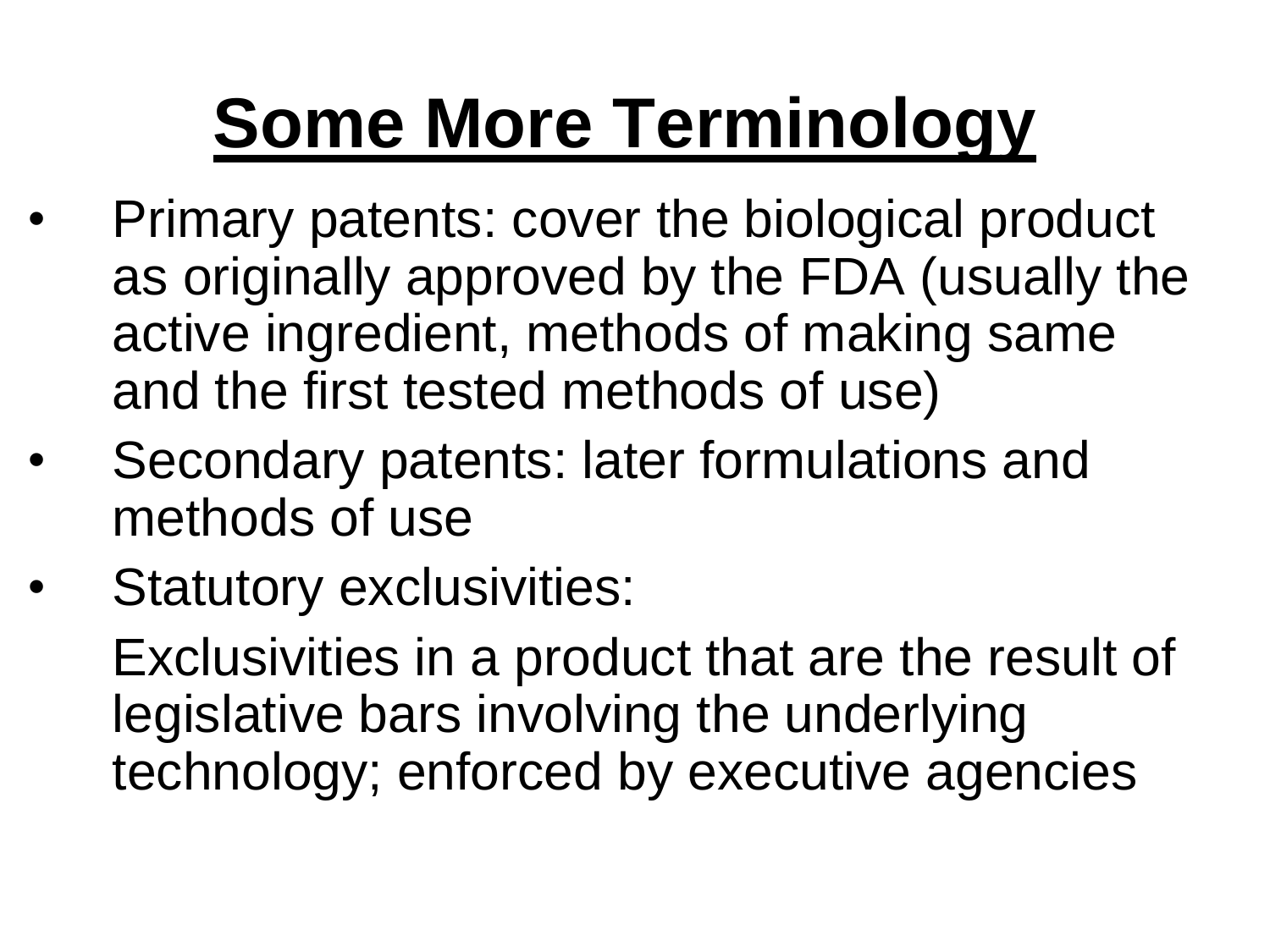## Argument:

- 1. Biologics will receive a 12 to 12.5 year exclusivity, i.e. no generic for 12 to 12.5 years after approval of original product  $(42 \text{ U.S.C } 262(k)(7), 262(m)).$
- 2. This period is about 5-11 months shorter, on average, than the term of patents covering biologics.
- 3. Having both patents and statutory exclusivities would lead to waste of societal resources and increase the risk of patent abuse.
- 4. Statutory exclusivities do a better job at protecting the interests of developers of biologics and promoting "worthy technologies."

5. Beginning with the onset of the 12-12.5 year exclusivity period, patents covering the subject biologic should be made unenforceable against generic applicants under BPCIA.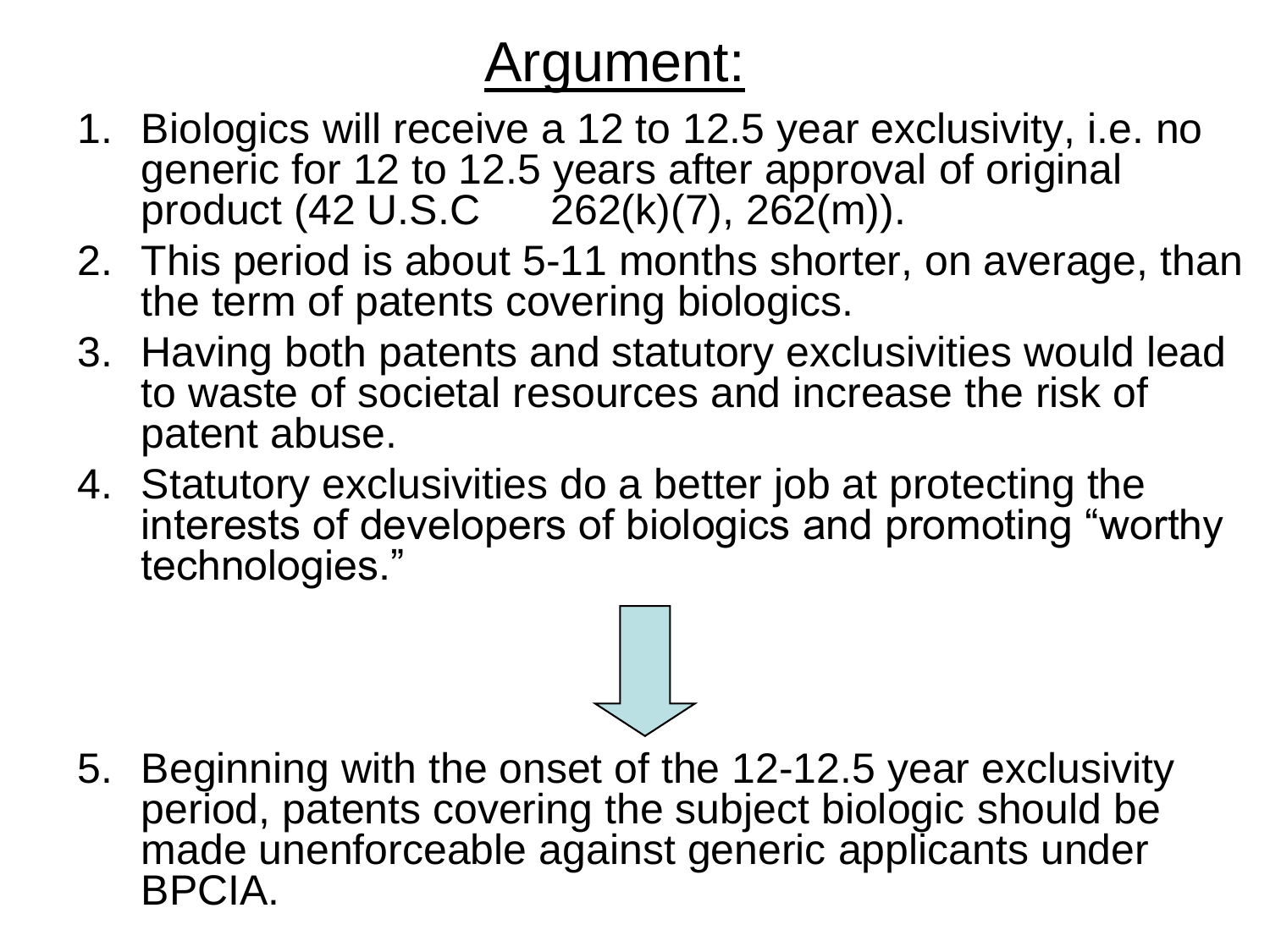#### **Figure 1:\* Patent Term vs. Statutory Exclusivities in Biologics**



**\*** Not in Scale